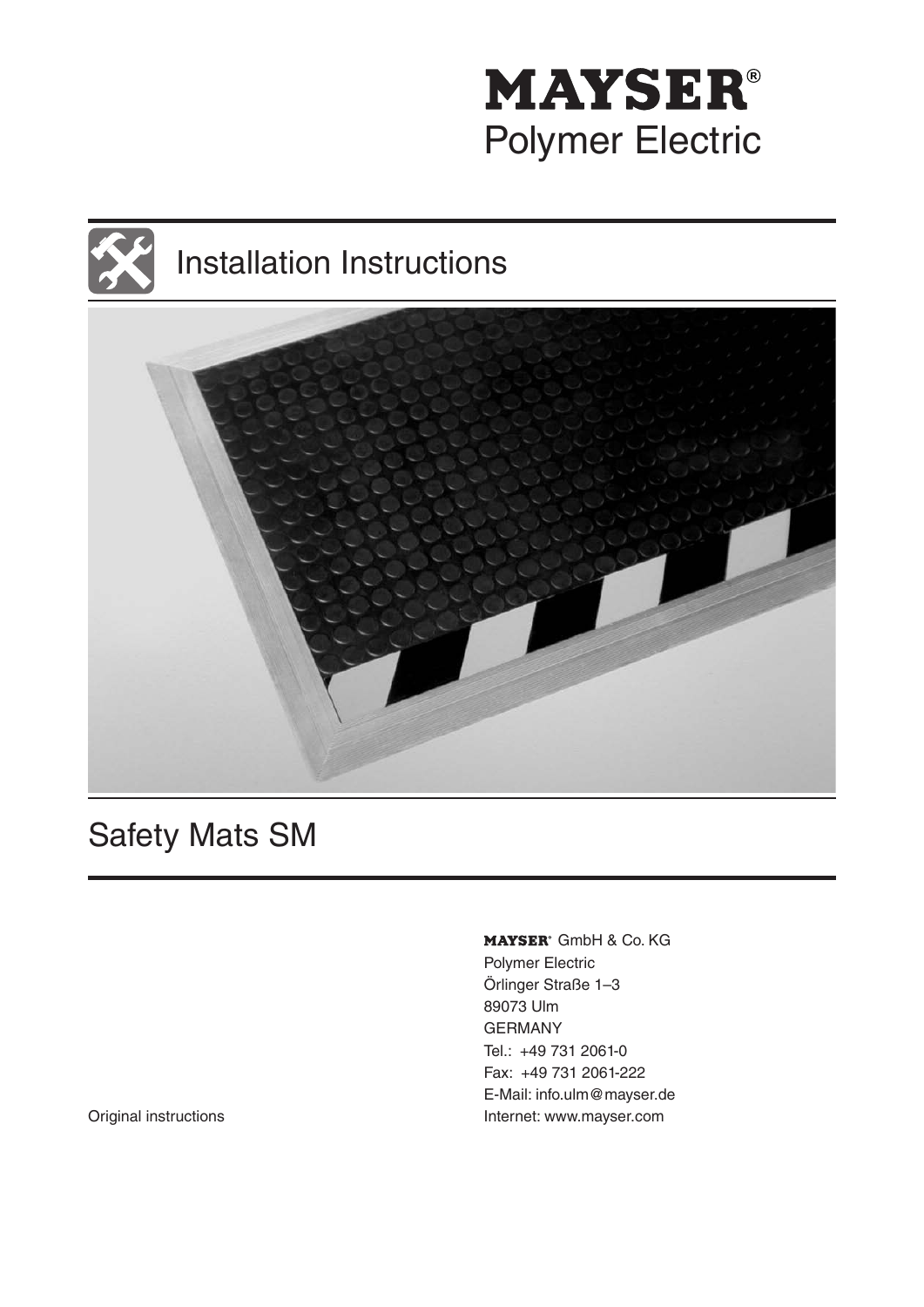

# **Contents**

#### Copyright

The reproduction, distribution and utilization of this document as well as the communication of its contents without express authorization is prohibited. Offenders will be held liable for the payment of damages. All rights reserved in the event of the grant of a patent, utility model or design. © Mayser Ulm 2013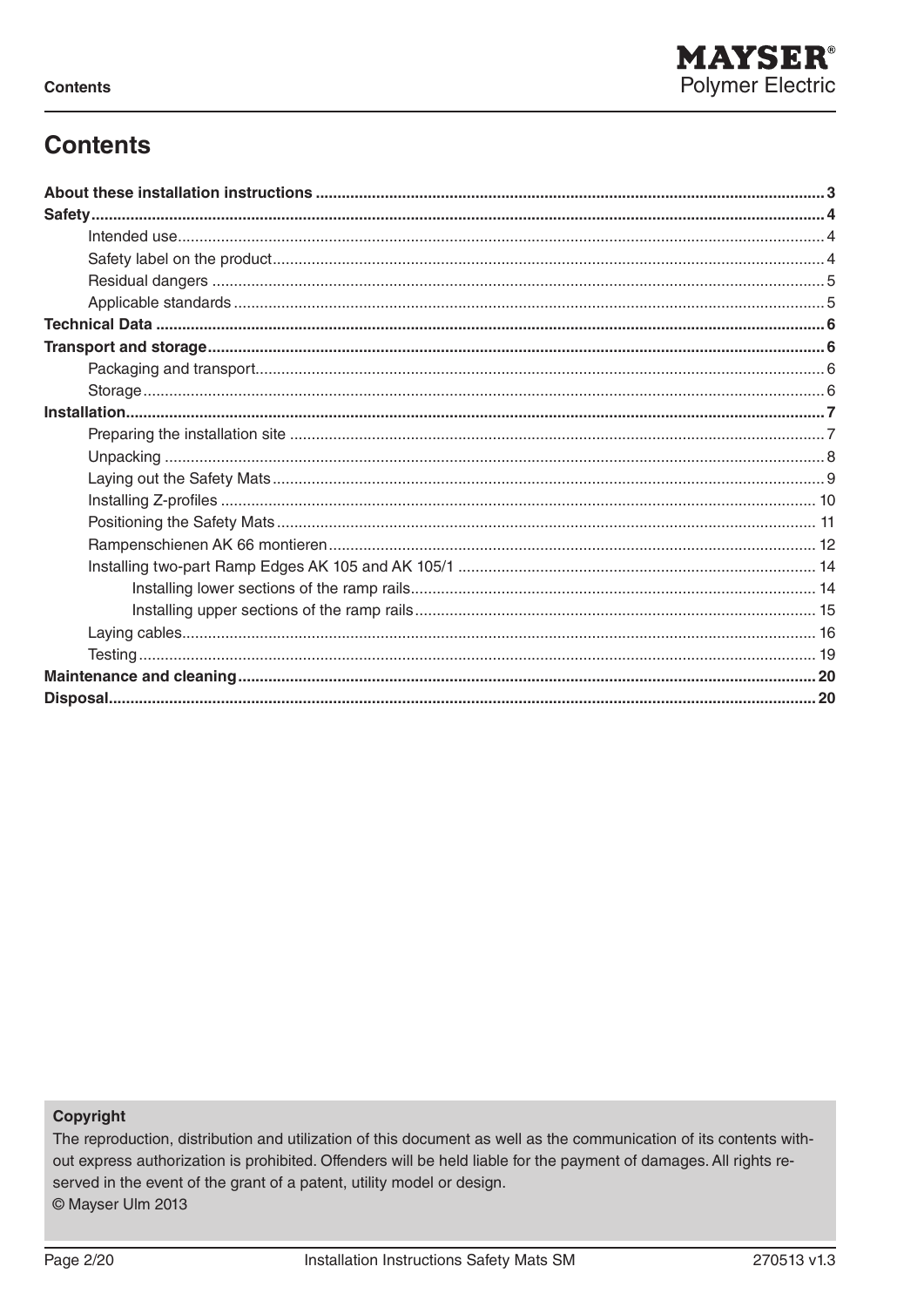# **About these installation instructions**

|                                      | These installation instructions are part of the product.<br>Mayser Polymer Electric accepts no responsibility or warranty claims for damage<br>and consequential damage due to failure to observe the installation instructions. |
|--------------------------------------|----------------------------------------------------------------------------------------------------------------------------------------------------------------------------------------------------------------------------------|
|                                      | Read installation instructions carefully before use.                                                                                                                                                                             |
|                                      | $\rightarrow$ Keep installation instructions for the complete service life of the product.                                                                                                                                       |
|                                      | → Pass installation instructions on to every subsequent owner or user of the prod-<br>uct.                                                                                                                                       |
|                                      | Add any supplement received from the manufacturer to the installation instruc-<br>tions.                                                                                                                                         |
| <b>Validity</b>                      | These installation instructions are only valid for the products specified on the title<br>page.                                                                                                                                  |
| <b>Target group</b>                  | The target group of these installation instructions are operators and trained special-<br>ist personnel who are familiar with installation and commissioning.                                                                    |
| <b>Other applicable</b><br>documents | The following documents are to be observed in addition to the installation in-<br>structions:                                                                                                                                    |
|                                      | drawing of the Safety Mat system (optional)<br>wiring diagram (optional)                                                                                                                                                         |

- operating instructions of the Control Unit used

| <b>Symbol</b>  | <b>Meaning</b>                                                                      |
|----------------|-------------------------------------------------------------------------------------|
| .              | Action with one step or with more than one step where<br>the order is not relevant. |
| .              | Action with more than one step where the order is rel-                              |
| 2.<br>.        | evant.                                                                              |
| З.<br>.        |                                                                                     |
| .              | <b>Bullets first level</b>                                                          |
|                | Bullets second level                                                                |
| (see Assembly) | Cross-reference                                                                     |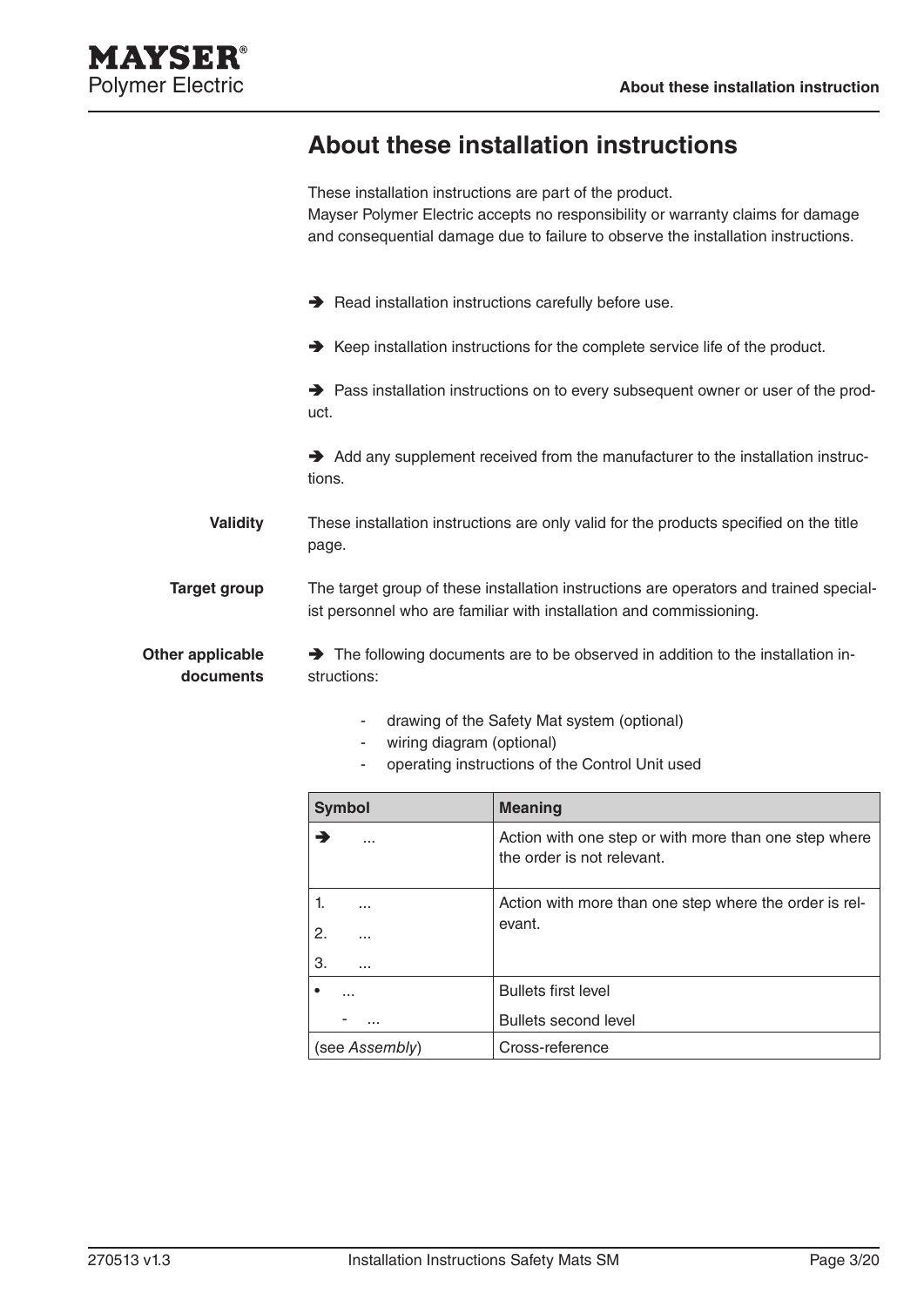| Danger symbols and<br>information | <b>Symbol</b>  | <b>Meaning</b>                                                            |
|-----------------------------------|----------------|---------------------------------------------------------------------------|
|                                   | <b>DANGER</b>  | Immediate danger leading to death or serious injury.                      |
|                                   | <b>CAUTION</b> | Possible danger which may lead to slight injury or damage<br>to property. |
|                                   |                | Information on easier and safer working practices.                        |

# **Safety**

# **Intended use**

The product is designed as a pressure-sensitive protective device for protecting areas. Individual sensors are activated by persons weighing more than 20 kg stepping on them. Combinations of sensors are activated by persons weighing more than 35 kg stepping on them.

# **Safety label on the product**

A label is attached to the underside of every Safety Mat with symbols which warn against damage to the Safety Mat. In addition, you will find our contact address there.



- *1 Do not allow Safety Mat to bend or sag.*
- *2 Do not make holes or cut-outs in the Safety Mat.*
- *3 Do not cut Safety Mat.*
- *4 Do not hammer or screw any objects (nails, screws etc.) into the Safety Mat.*
- *5 Do not use the cable as a carrying handle.*
- *6 The maximum load bearing capacity of the Safety Mat is 80 kg/cm2 (up to 8 hrs.).*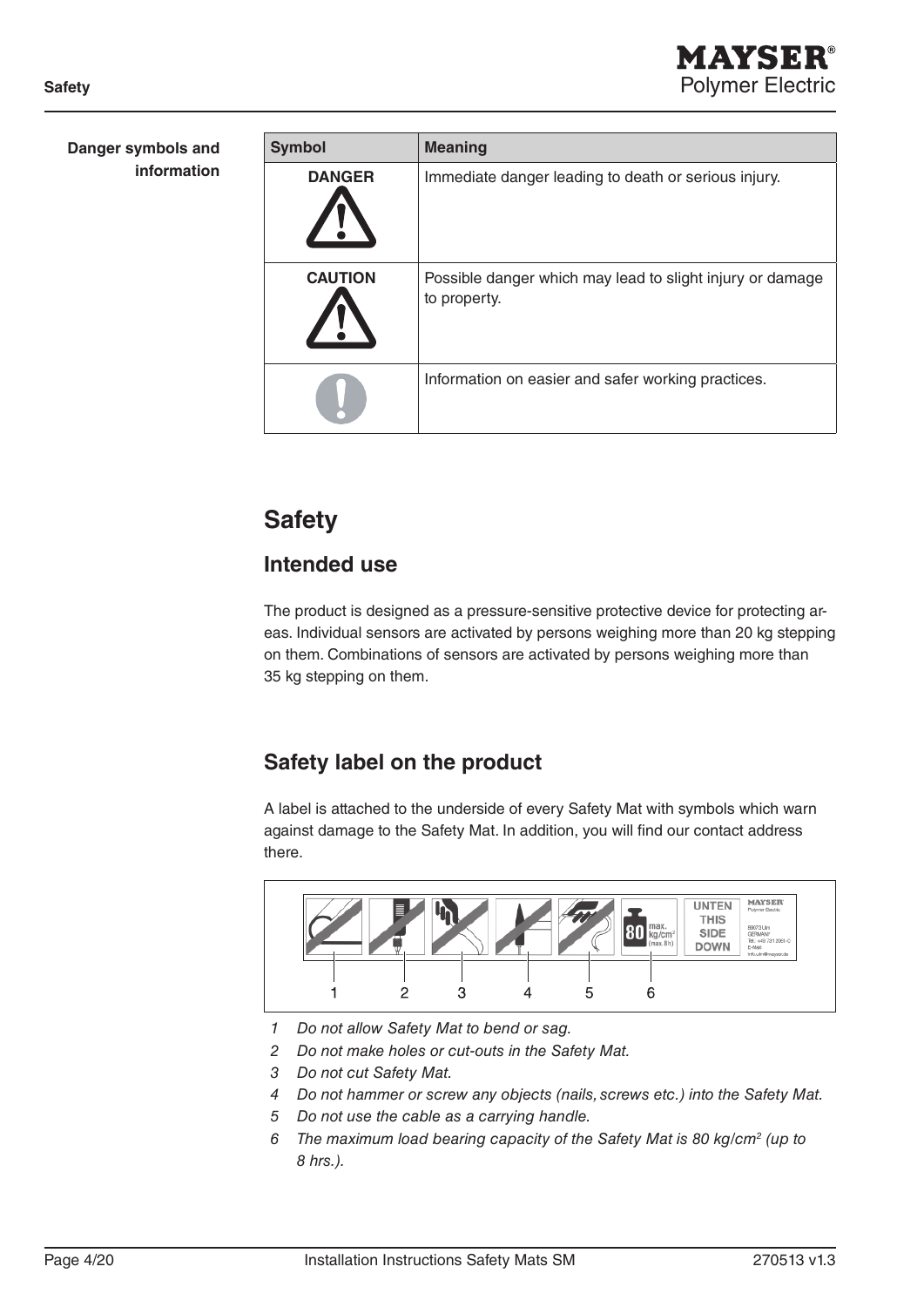### **Residual dangers**

**Non-sensitive edges**

The edges of the Safety Mats are not sensitive (40 mm on the cable exit side, 10 mm on all other sides). When non-sensitive areas are stepped on, the protective function of the Safety Mat is not active.



 $\rightarrow$  Install Safety Mats wherever possible in direct contact with the source of danger.

Ä When installing more than one Safety Mat, ensure that cable exit sides always remain clear.

 $\rightarrow$  At the danger source, place a covering over parts (surfaces, cross struts etc.) which could be used as a tread.

Ä When positioning the Safety Mats, observe the standard EN ISO 13855 "Safety of machinery – Positioning of safeguards with respect to the approach speeds of parts of the human body."

- When using non-OEM replacement parts, the safety of the Safety Mats may be impaired.. **Replacement parts**
	- $\rightarrow$  Only use OEM replacement parts from Mayser.

### **Applicable standards**

The construction type of the product complies with the EC Machinery Directive 2006/42/EC and EMC Directive 2004/108/EC. Applicable standards:

- EN 1760-1 "Safety of machinery Pressure-sensitive protective devices Part 1: pressure-sensitive mats and pressure-sensitive floors"
- • IEC 61508 "Functional safety of safety-related electrical/ electronic/ programmable electronic systems"
- ISO 13849 "Safety of machinery Safety-related parts of control systems"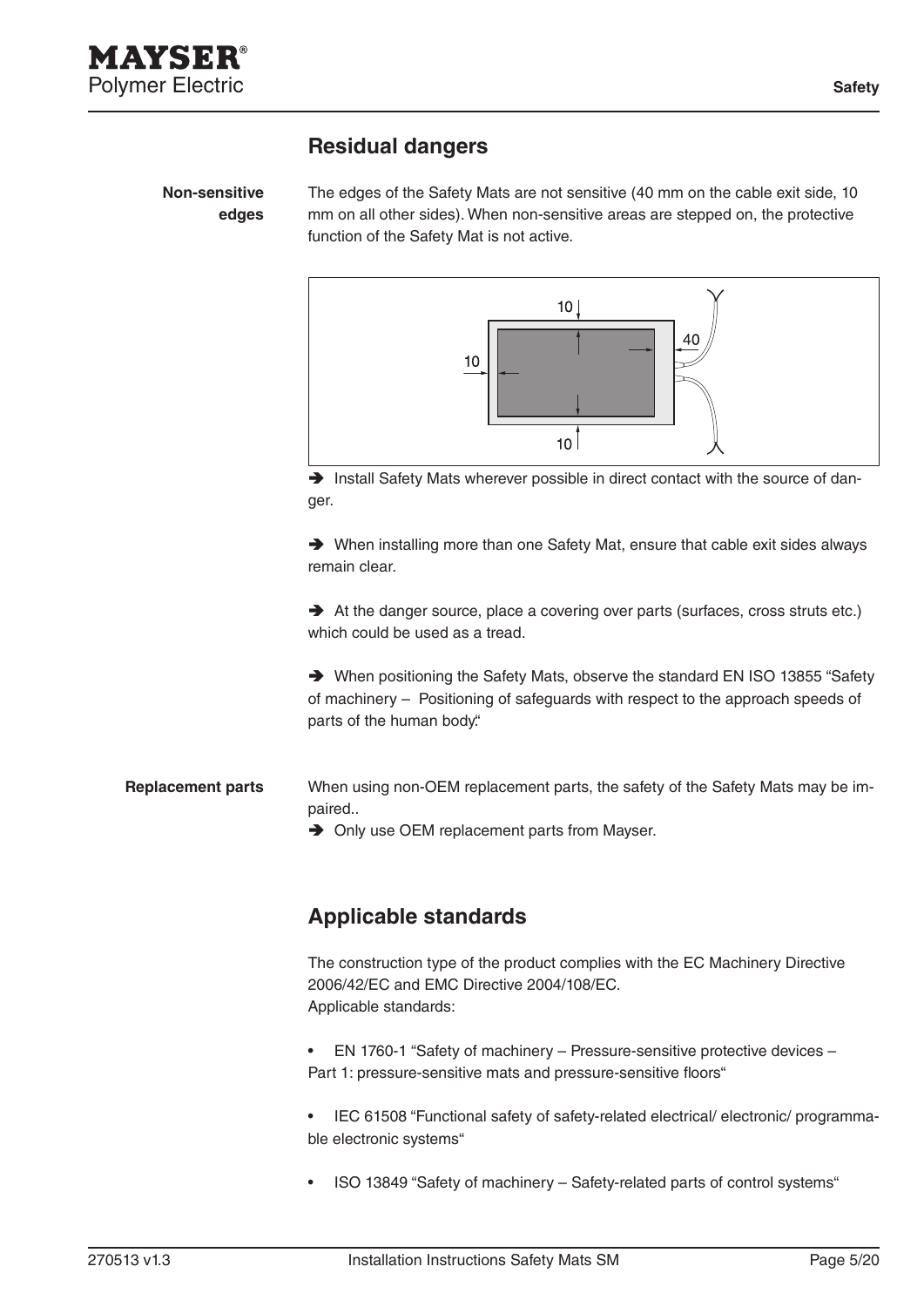These installation instructions were prepared in compliance with EN 62079 "Preparation of instructions – structuring, content and presentation"

# **Technical Data**

| IEC 60529: protection class of sensors | <b>IP65</b>                       |
|----------------------------------------|-----------------------------------|
| Actuation forces for signal triggering | in accordance with EN 1760-1      |
| Error behaviour                        | ISO 13849-1:2006 Kategorie 3      |
| (with SG-EFS 1X4 ZK2/1)                |                                   |
| Safety integrity level                 | SIL3 in accordance with IEC 61508 |
| PFH <sub>c</sub> -value                | $9,99 \times 10^{8} \times 1/h$   |
| Operating temperature                  |                                   |
| individual sensors                     | -5 to +55 $\degree$ C             |
| combination of sensors                 | +5 to +55 $\degree$ C             |
| Storage temperature                    | -20 to +55 $^{\circ}$ C           |
| Static load (up to 8 hrs)              | max. 800 N/cm <sup>2</sup>        |
| Weight of sensor                       | 15 mm: 17,4 kg/m <sup>2</sup>     |
|                                        | 19 mm: 24,0 kg/m <sup>2</sup>     |

#### A type plate is attached to the cable exit on the underside of the Safety Mat for identification of the Safety Mat type. In the event of enquiries, have the specified information to hand **Type plate**

# **Transport and storage**

## **Packaging and transport**

The Safety Mats are packed in wooden crates (max. 10 Safety Mats per crate) and can be transported to the installation site with a crane or lifting truck. Depending on the scope of supply, the installation accessories are either included with the Safety Mats or packed separately.

**DANGER**

#### **Danger of injury due to components falling!**

- $\rightarrow$  Only use tested, suitable load bearing equipment.
- Ä Use appropriate load securing devices (e.g. transport belts, anti-slipping devices).
- $\rightarrow$  Do not stand under suspended loads.

### **Storage**

- $\rightarrow$  Store Safety Mats in the original packaging in a dry place.
- $\rightarrow$  Note and observe storage temperature in accordance with the technical data.

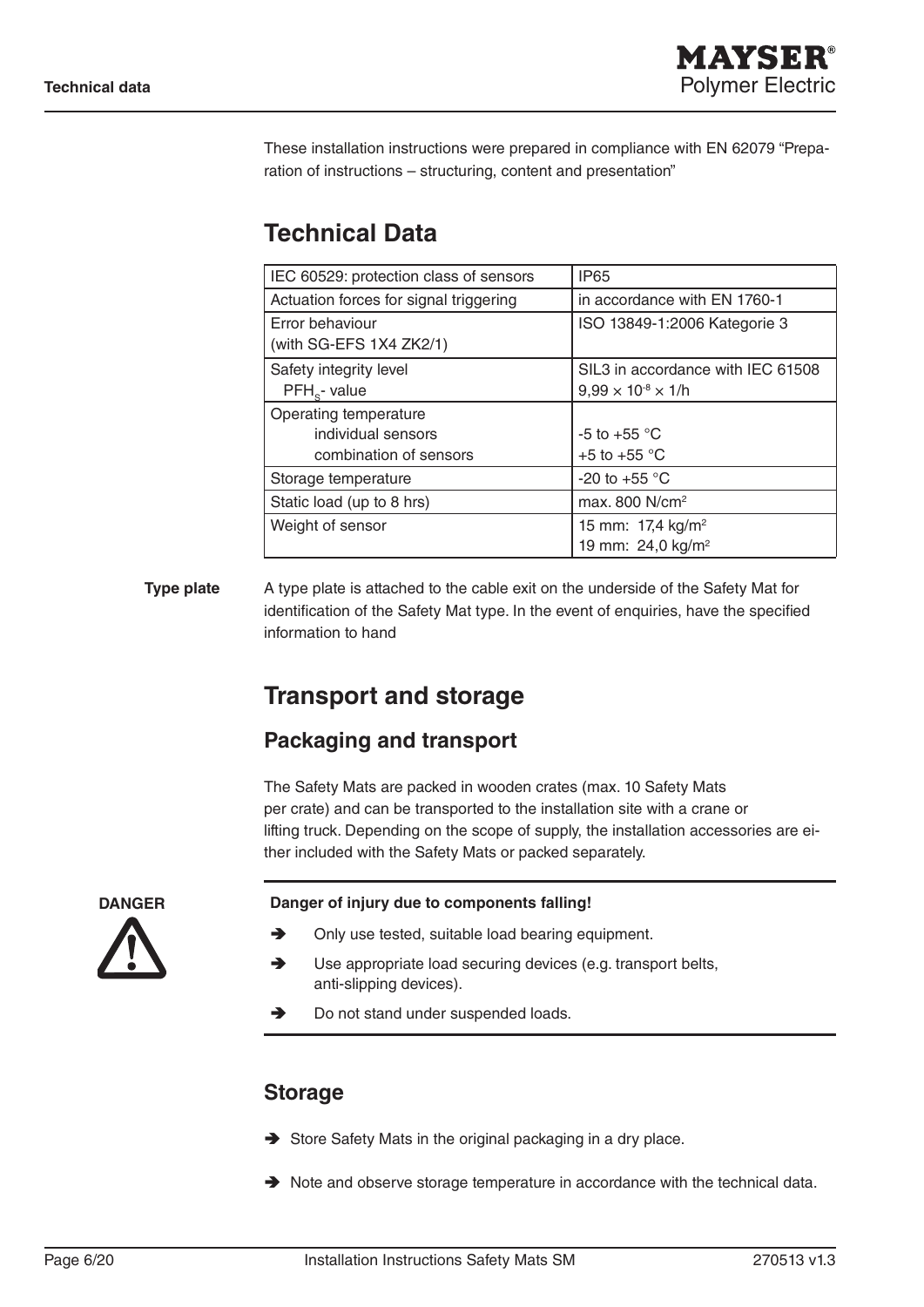# **Installation**

Install Safety Mats in the following order: **Overview**

- 1. Prepare the installation site.
- 2. Unpack Safety Mats and accessories.
- 3. Lay out Safety Mats:
	- Z-profiles on sides which are directly adjacent to machine parts or walls
	- ramp rails on sides which are freely accessible
- 4. Install Z-profiles.
- 5. Align Safety Mats flush with the installed Z-profiles.
- 6. Fix Safety Mats with ramp rails.
- 7. Lay cables.
- 8. Test function.

### **Preparing the installation site**



**Danger of injury due to equipment and parts in the vicinity of the installation site (possible electrocution, crushing danger)!**

- $\rightarrow$  Disconnect all equipment and voltage-carrying parts in the immediate vicinity of the installation site from the power supply and secure against being switched on again (see relevant operating instructions).
- $\rightarrow$  Check that the equipment or parts are disconnected from the power supply.
- $\rightarrow$  Preparing the installation surface:

- Create level surface where necessary (e.g. screed). There must not be any holes with a diameter of more than 20 mm nor any variations in floor height.

- Remove dirt particles.
- Ensure that the surface is dry.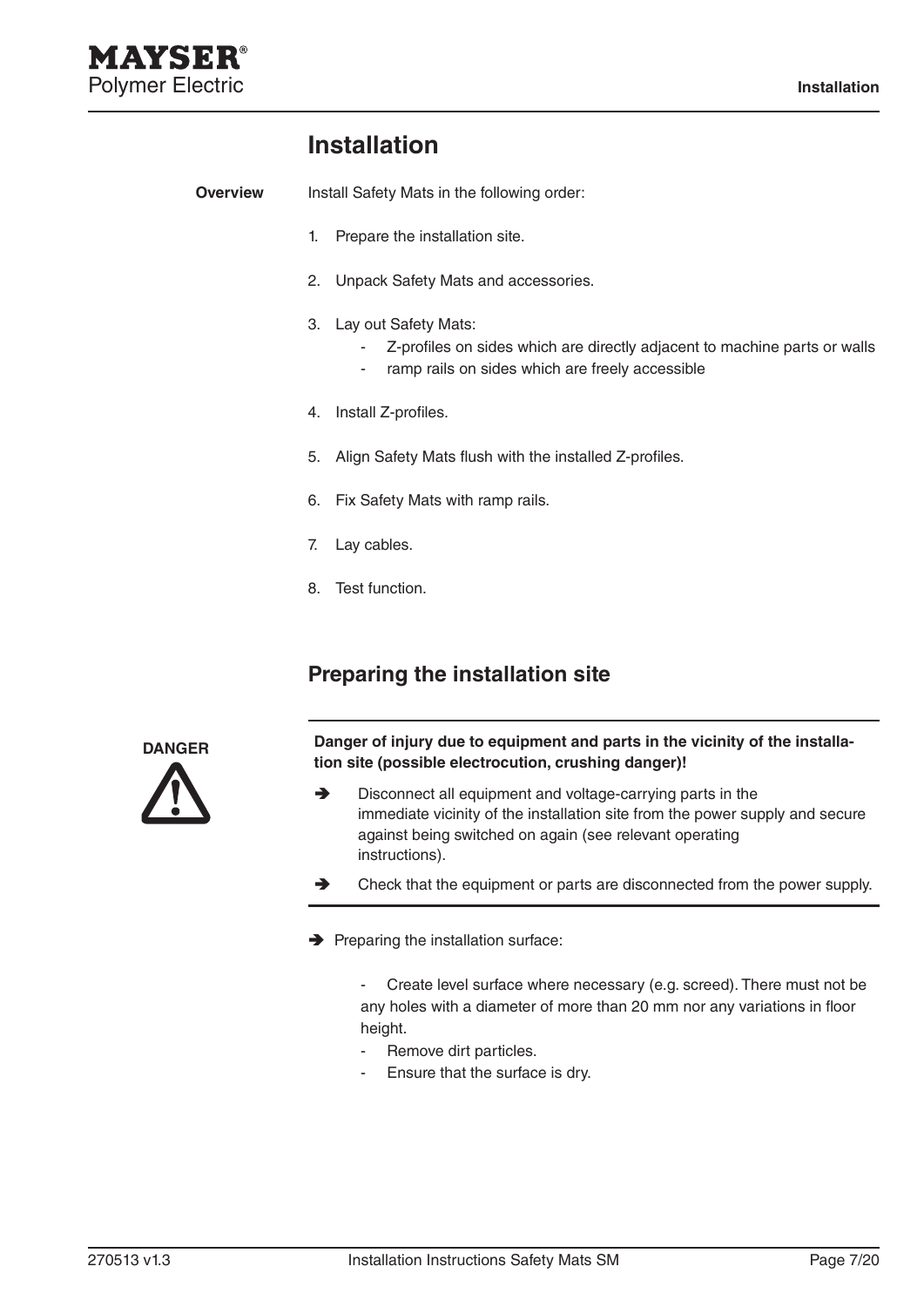



 $\rightarrow$  Provide necessary tools.

### **Unpacking**



#### **Damage to property due to incorrect handling!**

Safety Mats can be damaged by bending or due to the effects of sharp objects.

- $\rightarrow$  Always transport Safety Mats upright to prevent sagging.
- $\rightarrow$  Safety Mats are always to be transported using 4 hands.
- $\rightarrow$  Only place Safety Mats on a level, dirt-free, dry surface.
- $\rightarrow$  Do not use the connection cable of the Safety Mats as a carrying handle.
- 1. Check that the contents of the packaging are undamaged.
- 2. Ensure that the ramp rails and Z-profiles supplied correspond with the overall height of the Safety Mat. See following table.

|            | <b>Overall height</b>                                         |                                            |
|------------|---------------------------------------------------------------|--------------------------------------------|
|            | <b>15 mm</b>                                                  | <b>19 mm</b>                               |
| Z-Profil   | Z<br>$\overline{1}$                                           | Z/1<br>51                                  |
| Ramp Edges | AK 66<br>mannummmmmmm<br>87<br>oder<br>AK 105<br>mmmmmmm<br>ā | AK 105/1<br><b>EAA</b><br>muninininin<br>군 |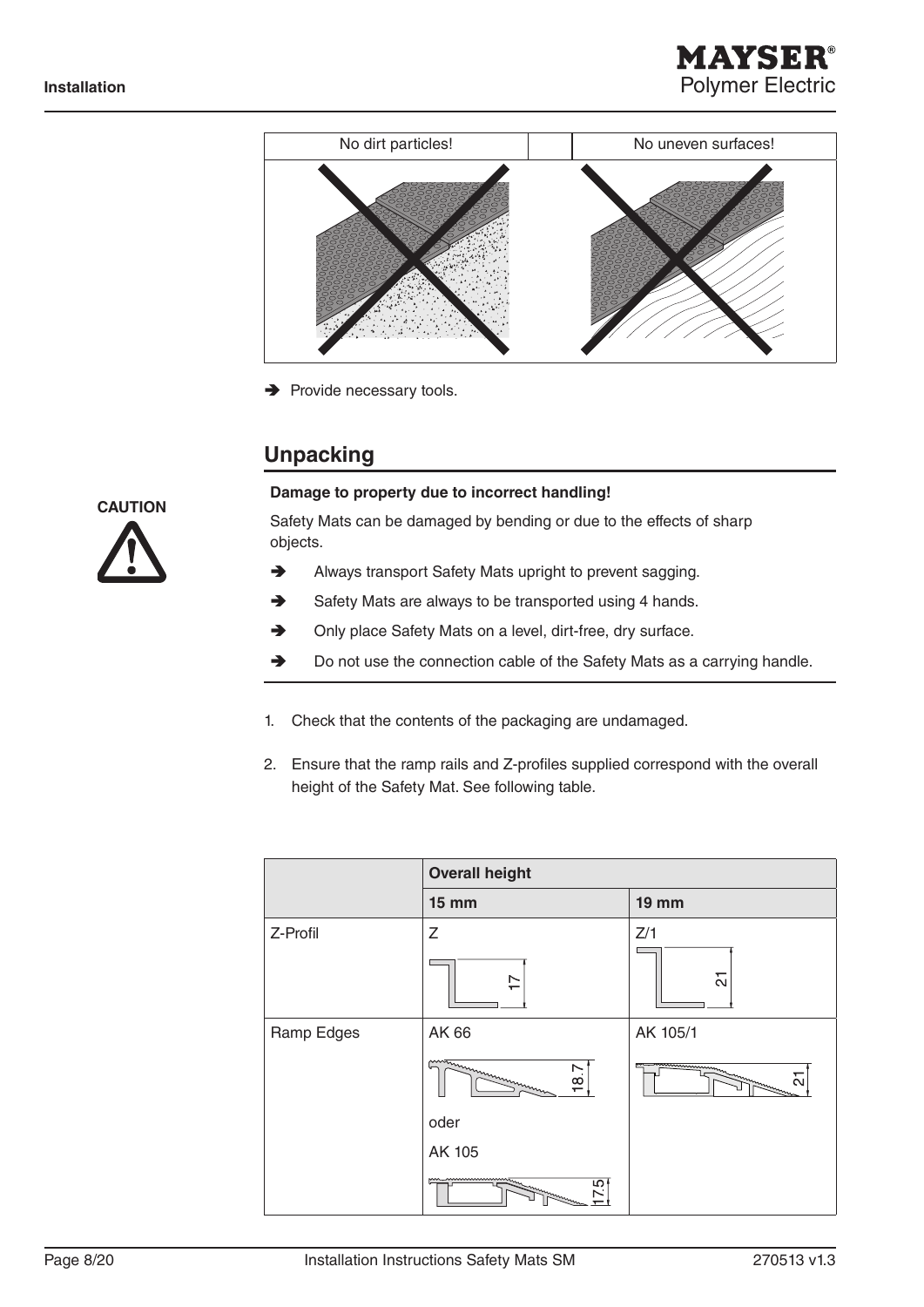### **Laying out the Safety Mats**

1. Approximately arrange Safety Mats (possibly in accordance with the drawing of the Safety Mat system). Observe the following:

- lay the Safety Mats in such a way that the structured side is face up and the type plate is face down.

- lay Safety Mats in such a way that the cable exits are facing in the direction of the ramp rails.

2. Check the resistance between the two wire ends of the cable of each Safety Mat with an ohmmeter.

The measured resistance must have the following value:

- Sensor W:  $1k2$  Ohm  $\pm 2\%$
- Sensor BK: > 1 MOhm

BK type: Ensure that no short circuit can ensue between the strands of the second cable!

3. Arrange all fixing rails (ramp rails, Z-profiles) at a short distance from their final position in order to arrange the Safety Mats.



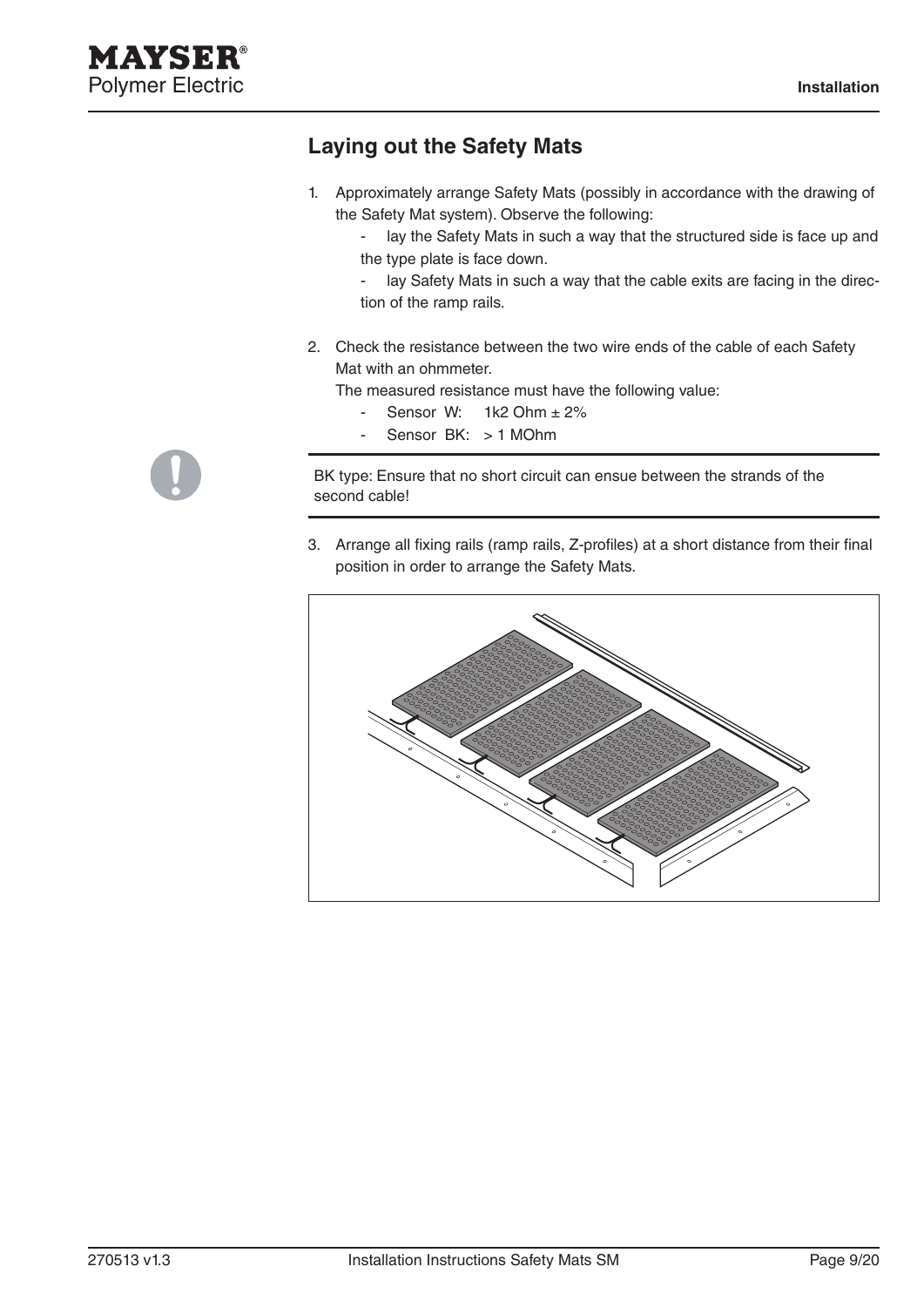### **Installing Z-profiles**





#### **Danger of tripping!**

There is a risk of tripping on a side which is bordered by a Z-profile.

- $\rightarrow$  Only install Z-profile on sides directly adjacent to machine parts or walls.
- 1. Draw a line, along which the Z-profiles are to be installed, on the ground.
- 2. Position Safety Mats on line.
- 3. Place Z-profiles on the Safety Mat edges
	- For installation of the first side: Push stop ridges of the Z-profiles against the Safety Mat edges.
	- When installing further sides: Mark 2 mm to Safety Mat edge and align
	- Z-profiles

The Safety Mat edge must be covered by the upper ridge of the Z-profiles.

- 4. Mark corners of the Safety Mat system on the Z-profiles.
- 5. Saw off Z-profiles at the places marked and cut to size accordingly.
- 6. Where necessary, drill holes in the stop ridges of the Z-profiles for cable exits.

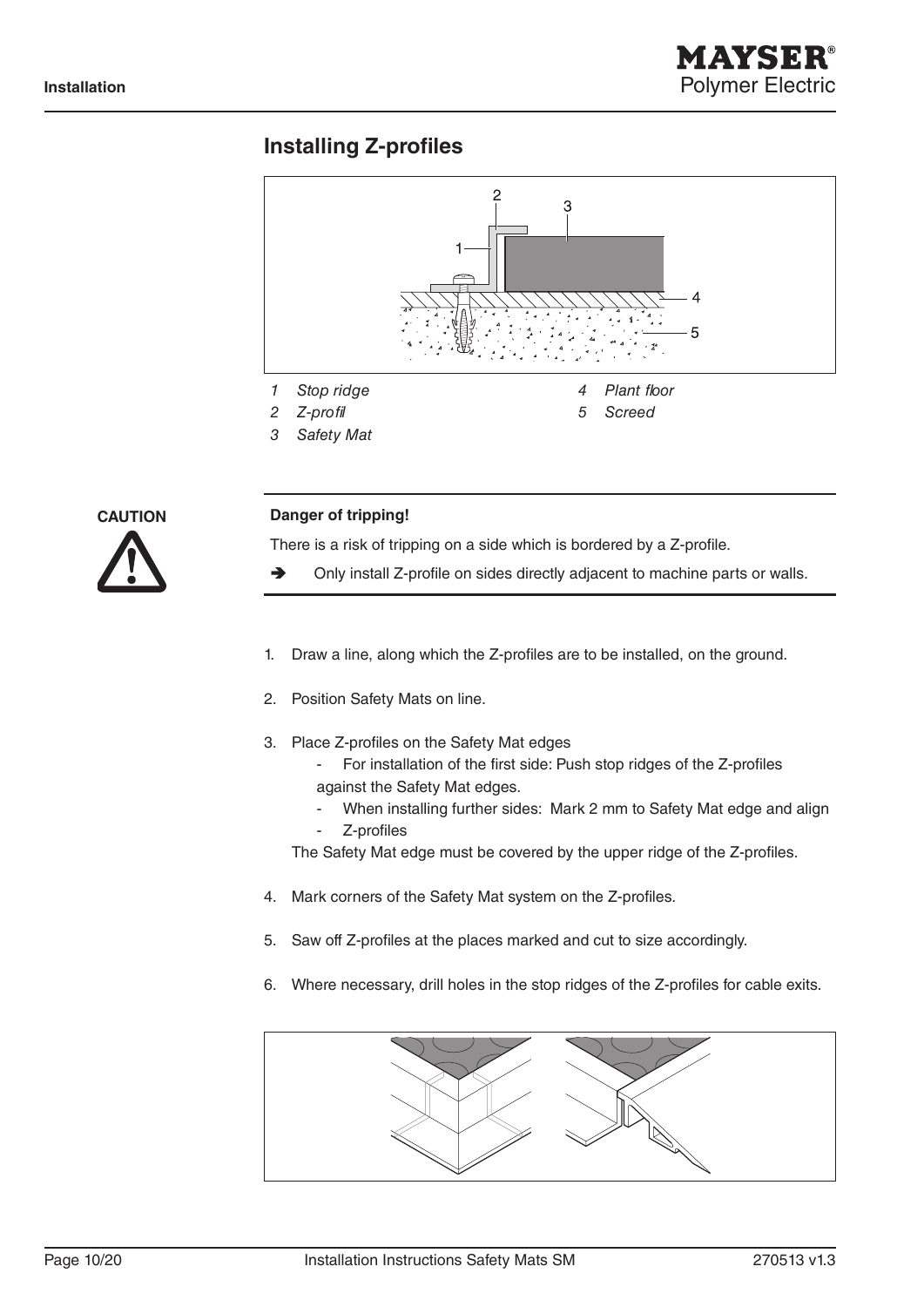- 7. Remove burrs on holes and interfaces.
- 8. Re-position Z-profiles:
	- For installation of the first side: Align Z-profiles on the line marked on the installation surface.
	- When installing further sides: Align Z-profiles along the marking on the Safety Mat edge .
- 9. Fix Z-profiles to installation surface with plugs ( $\varnothing$  6 mm) and screws ( $\varnothing$  4 mm, length: min. 40 mm) at intervals of 50 to 70 cm.
- 10. Remove drilling dust ( e.g. with a vacuum cleaner), as otherwise the drilling dust could get under the Safety Mats and the ramp rails and lead to unevenness.

## **Positioning the Safety Mats**

- 1. Push Safety Mats against the installed Z-profiles.
	- For installation of the first side: Push Safety Mats against the stop ridges of the Z-profiles.
	- When installing further sides: Mark 2 mm to Safety Mat edge and align
	- Z-profiles
- 2. Place all Safety Mats edge to edge. Observe the following:
	- Arrange all cable exit sides in the same direction.
	- Ensure that the distances between the Safety Mats are not more than 1 mm.
	- Do not compress or bend Safety Mats.
	- Ensure that there are no gradings on the Safety Mat edges.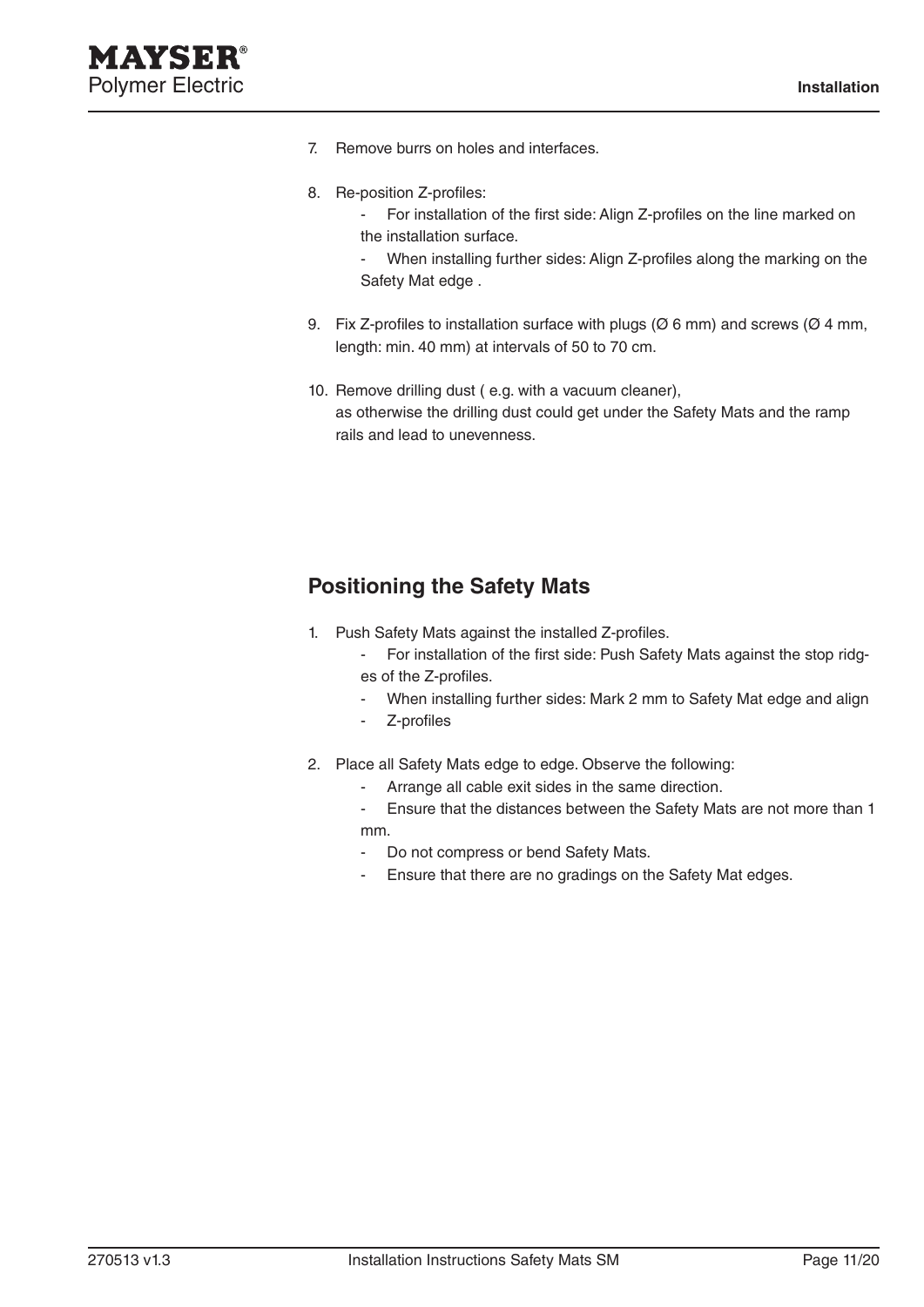

### **Rampenschienen AK 66 montieren**



Due to heat expansion of the Safety Mats, the ramp rails must be installed at room temperature in such a way that an air gap of approx. 3 mm wide exists between the edge of the Safety Mat and the stop ridge (3) of the ramp rail, as otherwise the Safety Mats may arch at high temperatures.

1. Mark the Safety Mats with a pen( e.g. ballpoint pen) at intervals of 2 mm from the outer edges of the Safety Mat system.



The ramp rails are aligned with these marks so that an air gap of 3 mm remains between the edge of the Safety Mat and the stop ridge of the ramp rails

- 2. Place the ramp rails against the Safety Mats and align the edges of the cover ridge with the marks.
- 3. Mark corners of the Safety Mat system and if necessary cable exits on the ramp rails.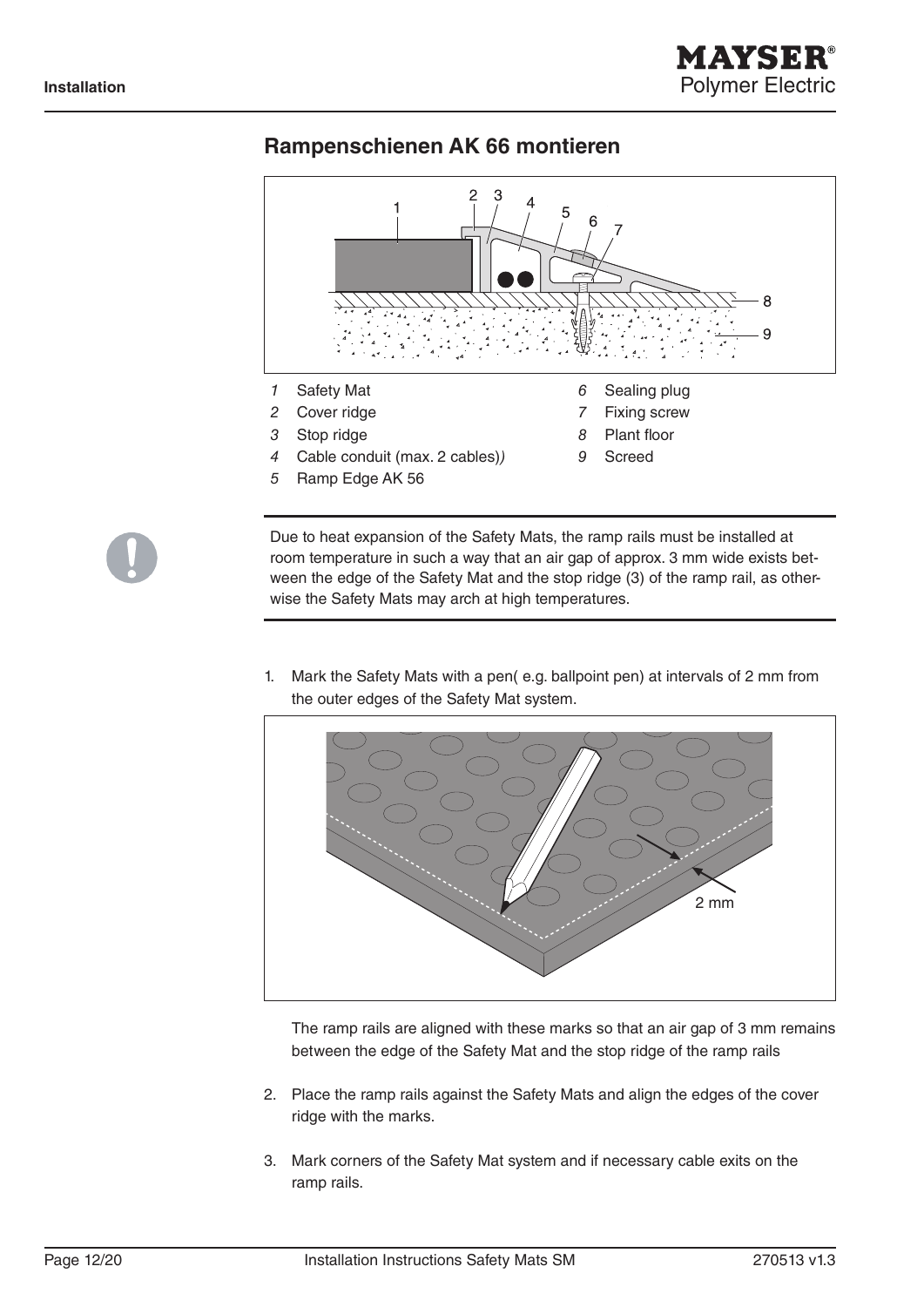

4. Saw off ramp rails at the places marked and cut to size accordingly.zuschneiden.



5. If necessary, mark cable exits on the stop ridges and cut out as follows::

Saw right into the stop ridge at every point marked at intervals of approx. 10 mm.

- Break off the piece between the saw cuts with pliers.
- 6. Remove burrs on edges.
- 7. Place the ramp rails against the Safety Mats and align the edges of the cover ridge with the marks.
- 8. Drill holes in ramp rails and installation surface at intervals of 50 to 70 cm so that the ramp rails can be fixed to the installation surface with plugs ( $\varnothing$  6 mm) and screws ( $\varnothing$  4.5 mm, length: min. 40 mm).
- 9. Remove burrs on holes.
- 10. Remove ramp rails.
- 11. Clean ramp rails, installation surface and holes of drilling dust (e.g. with a vacuum cleaner), as otherwise the drilling dust could get under the Safety Mats and the ramp rails and lead to unevenness.
- 12. Insert plugs (Ø 6 mm) into the holes in the installation surface.
- 13. Place ramp rails against the Safety Mats again.
- 14. Thread cables through the cable exits and cable conduit.
- 15. Align the edges of the cover ridges with the markings on the Safety Mats.
- 16. Fix ramp rails to installation surface with screws ( $\varnothing$  4.5 mm, length: min. 40 mm).
- 17. Push sealing plugs (optional) into the graduated bore holes.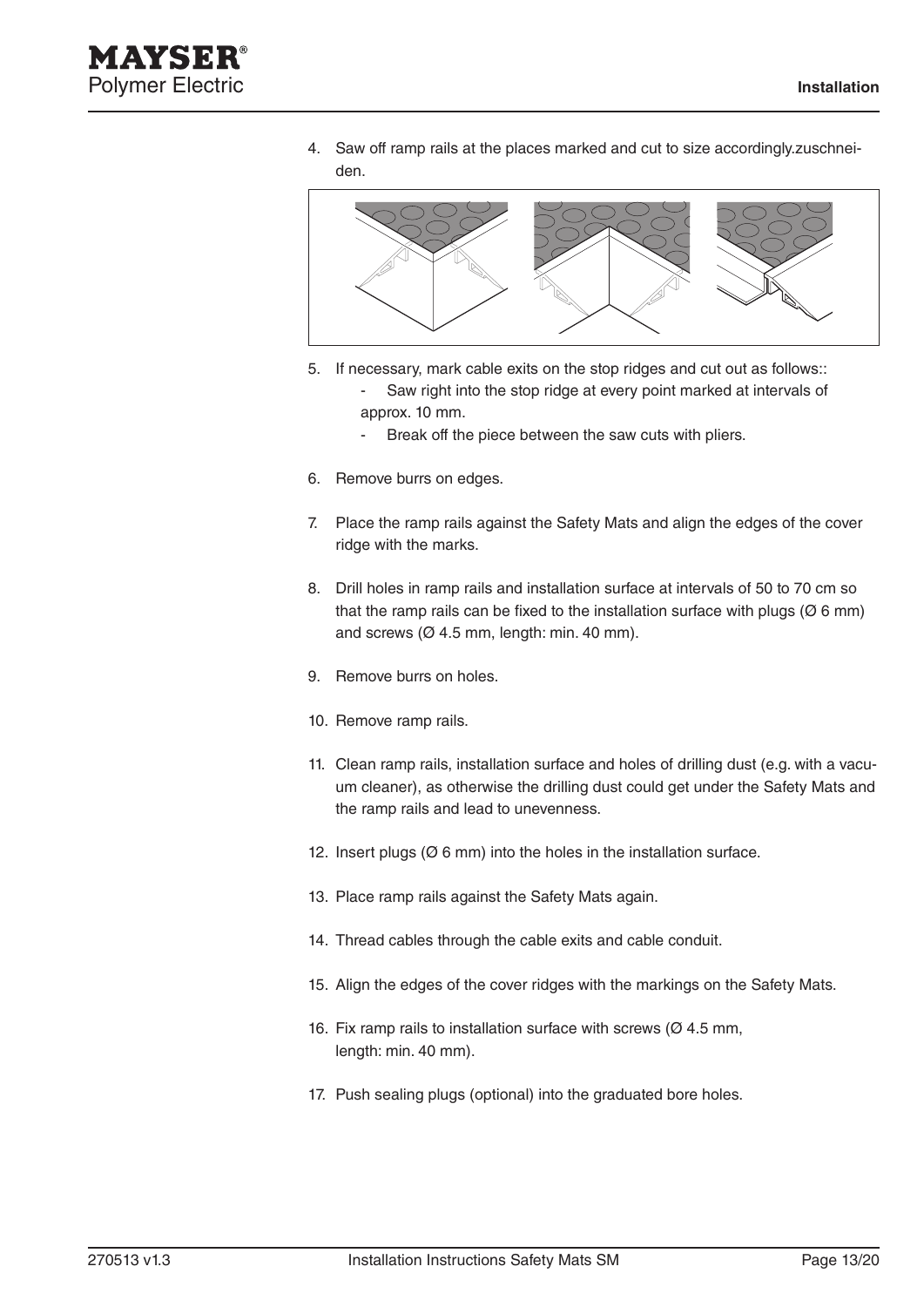

### **Installing two-part Ramp Edges AK 105 and AK 105/1**



Due to heat expansion of the Safety Mats, the ramp rails must be installed at room temperature in such a way that an air gap of approx. 3 mm wide exists between the edge of the Safety Mat and the stop ridge (3) on the lower section of the ramp rail, as otherwise the Safety Mats may arch at high temperatures.

#### **Installing lower sections of the ramp rails**

- 1. Place lower sections against the Safety Mats at a distance of 3?mm3 mm.
- 2. Mark corners of the Safety Mat system and if necessary cable exits on the lower sections.
- 3. Saw off lower sections at the places marked and cut to size accordingly.



- 4. If necessary, mark cable exits on the stop ridges and cut out as follows:
	- Saw right into the stop ridge twice at the points marked at a distance of approx. 10 mm.
		- Break off the piece between the saw cuts with pliers.
- 5. Remove burrs on edges.
- 6. Place cut lower sections against the Safety Mats again with a 3 mm gap.
- 7. Drill holes in lower sections and installation surface at intervals of 50 to 70 cm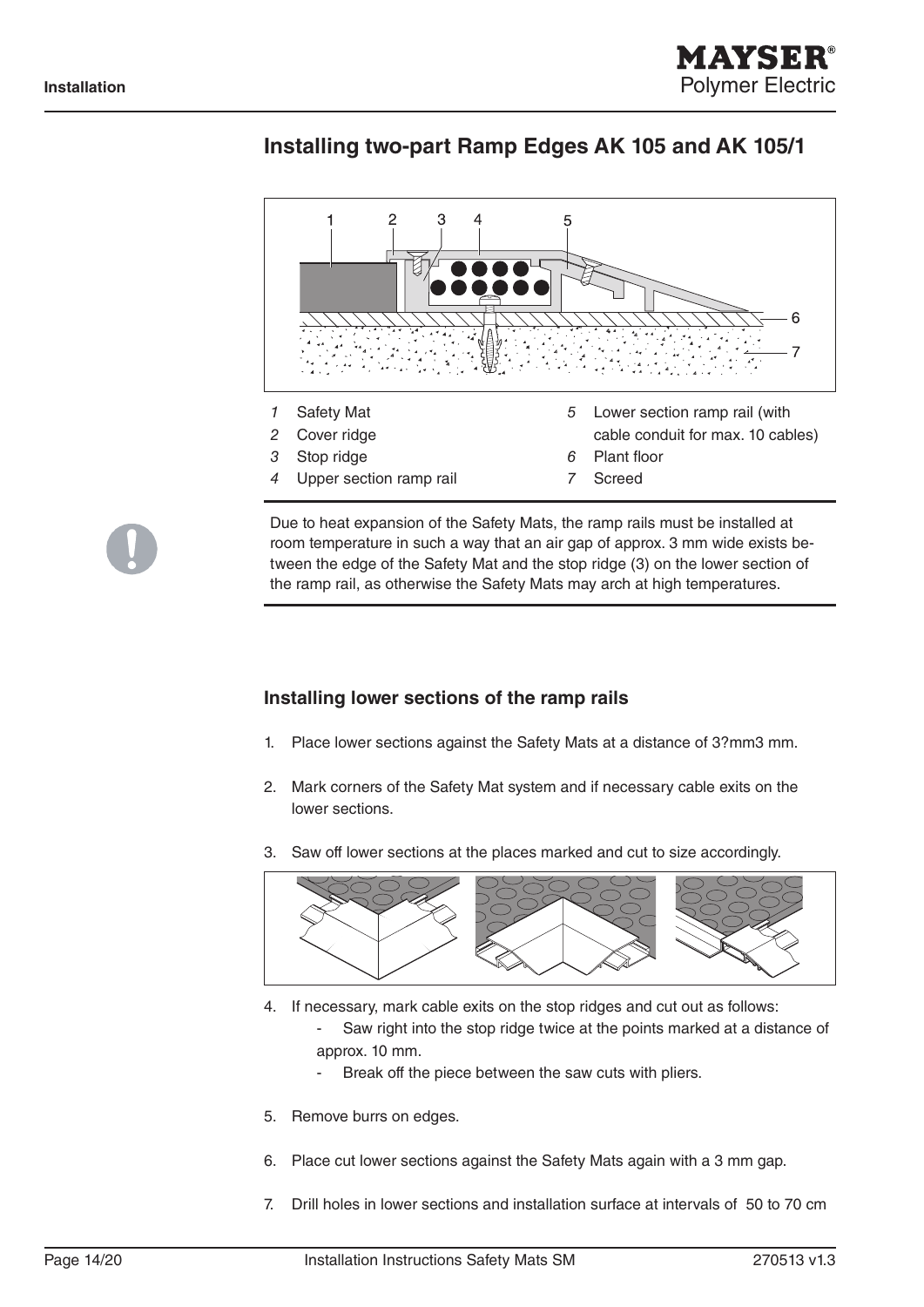so that the lower sections can be fixed to the installation surface with plugs  $(Ø 6 mm)$  and screws  $(Ø 4.5 mm)$ , length: min. 40 mm).

- 8. Remove lower sections.
- 9. Remove burrs on holes.
- 10. Clean lower sections, installation surface and holes of drilling dust (e.g. with a vacuum cleaner), as otherwise the drilling dust could get under the Safety Mats and the ramp rails and lead to unevenness.
- 11. Insert plugs  $(Ø 6 mm)$  into the holes in the installation surface.
- 12. Place lower sections against the Safety Mats again.
- 13. Thread cables through the cable exits and lower sections.
- 14. Fix lower sections to installation surface with screws  $(Ø 4.5$  mm, length: mind. 40 mm).



#### **Installing upper sections of the ramp rails**

- 1. Place upper sections of the ramp rails onto the installed lower sections.
- 2. Mark corners of the Safety Mat system on the upper sections.
- 3. Saw off upper sections at the points marked.
- 4. Remove burrs on edges.
- 5. Place upper sections on lower sections again.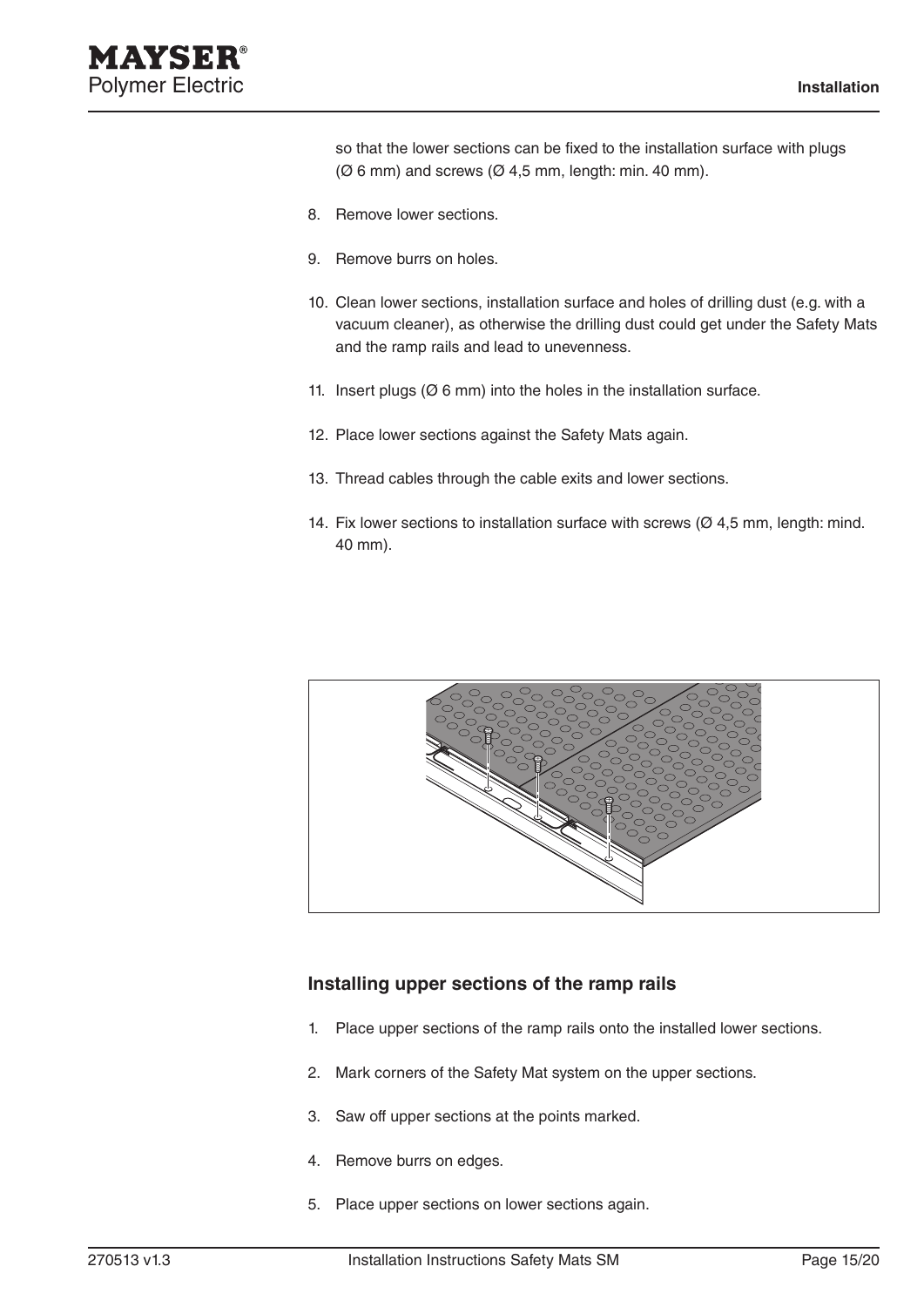

6. Screw upper sections onto lower sections with thread rolling screws (M6).



### **Laying cables**

The type of cabling depends on the operation principle of your system.

- 1. Wire up Safety Mats in accordance with wiring diagram (optional) or in accordance with the wiring technologies described below. Observe the following:
	- Connect the wire ends of the Safety Mats in accordance with the colour coding.

- If no plugs and sockets are available (optional), insulate soldering points and seal with heat-shrinkable sleeves.

Wire each zone separately and route the cables to a separate Control Unit.

#### **Damage to cables due to incorrect laying!**



- $\rightarrow$  Do not pinch or bend cables.
- 2. Lay cable and feed via safety barrier to Control Unit.

The multi-functional cut-out on the cable exit of the Safety Mat also allows the cable to be laid downwards.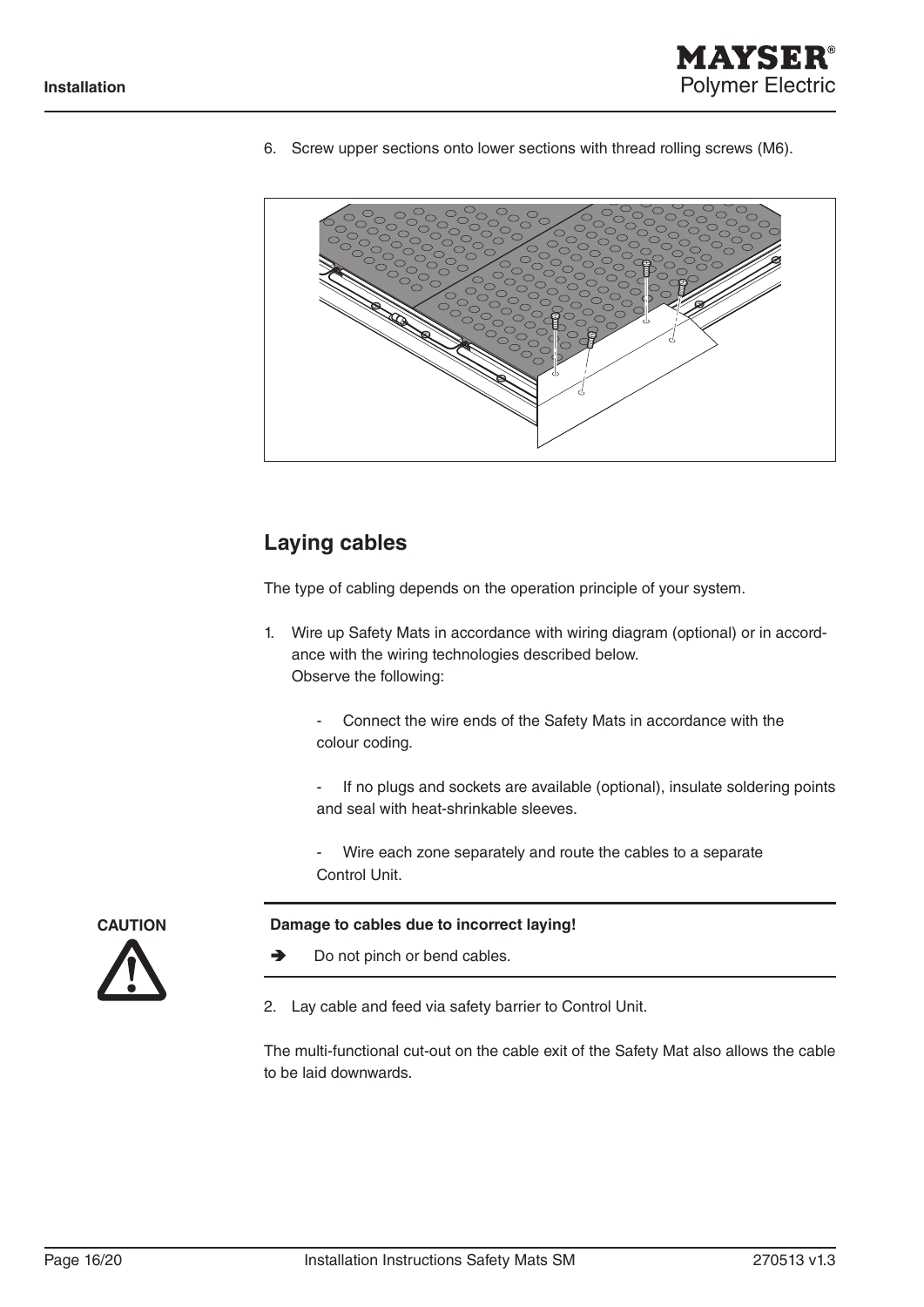#### **Key to the following wiring diagrams:**

| BK.       | Safety Mat with two-sided cables as feed-through sensors or for connec- |
|-----------|-------------------------------------------------------------------------|
|           | tion of an external monitoring resistor.                                |
| W         | Safety Mat with integrated monitoring resistor                          |
| R         | Resistor for functional monitoring of the system(1.2 k $\Omega$ ± 2%)   |
| <b>SG</b> | <b>Control Unit</b>                                                     |
| D         | Sub-distribution with series terminals                                  |

#### **Farbkennung:**



#### **Safety Mats BK: 2-wire technology**



*Wiring of the Safety Mats BK for 2-wire technology.*



*Wiring of Safety Mats BK for 2-wire technology with optional terminal connector, in which the resistor R is integrated.*

**Safety Mats BK: 2-wire technology with terminal connector (optional)**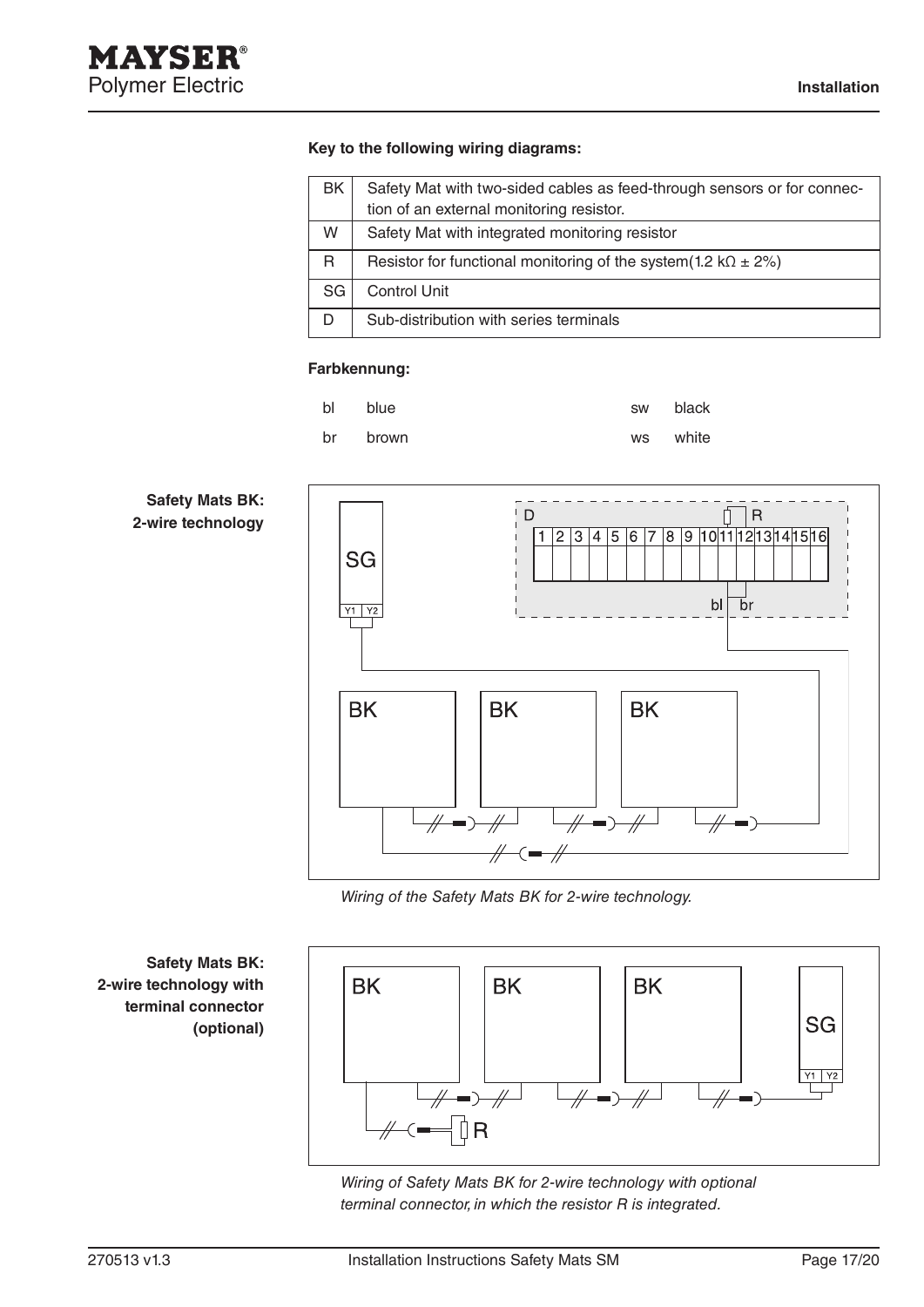**Safety Mats W and BK: 2-wire technology wired straight to the Control Unit**



*Wiring of the Safety Mats W and BK for 2-wire technology*



*Wiring of the Safety Mats for 2-wire technology via sub-distribution system*

AYSERI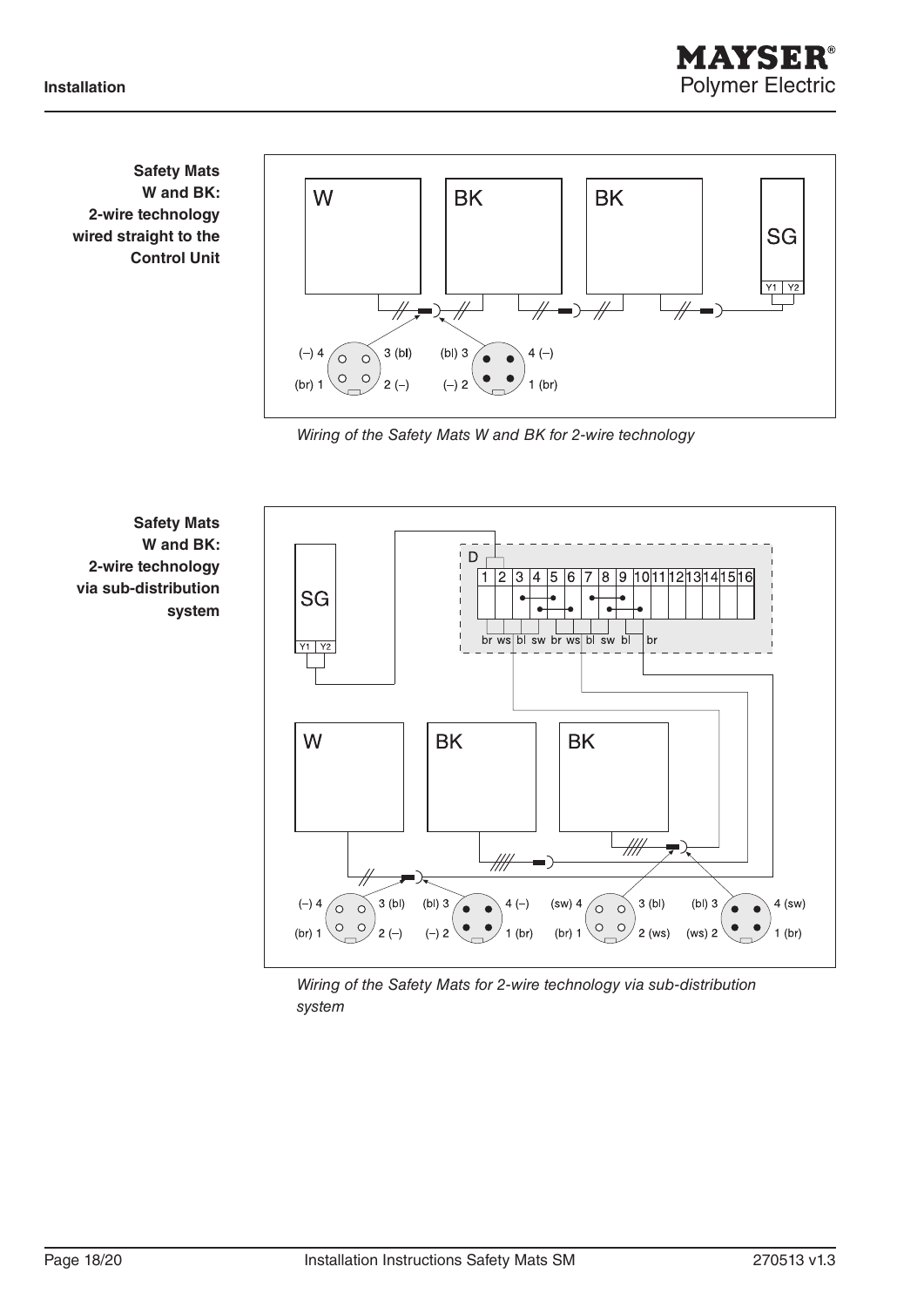



# **Testing**

Carry out the following actions for every cable of the Safety Mat system:

- 1. Set ohmmeter for measuring in a high resistance range.
- 2. Connect ohmmeter to the two wires of the cable.
- 3. Measure the electrical resistance between the wire ends with activated and non-activated Safety Mat.

The measured resistance must have the following values:

- loaded (activated) Safety Mat system: < 150 Ohm
	- not loaded (not activated) Safety Mat system:
		- Sensor W:  $1k2$  Ohm  $\pm 2\%$ 
			- Sensor BK: > 1 MOhm

If the resistance measurement does not produce the necessary values, this may have the following causes: **Test failed?**

- The cables of the individual Safety Mats are incorrectly connected
- • The cables are bent or damaged
- • The Safety Mats are not lying flat on the floor